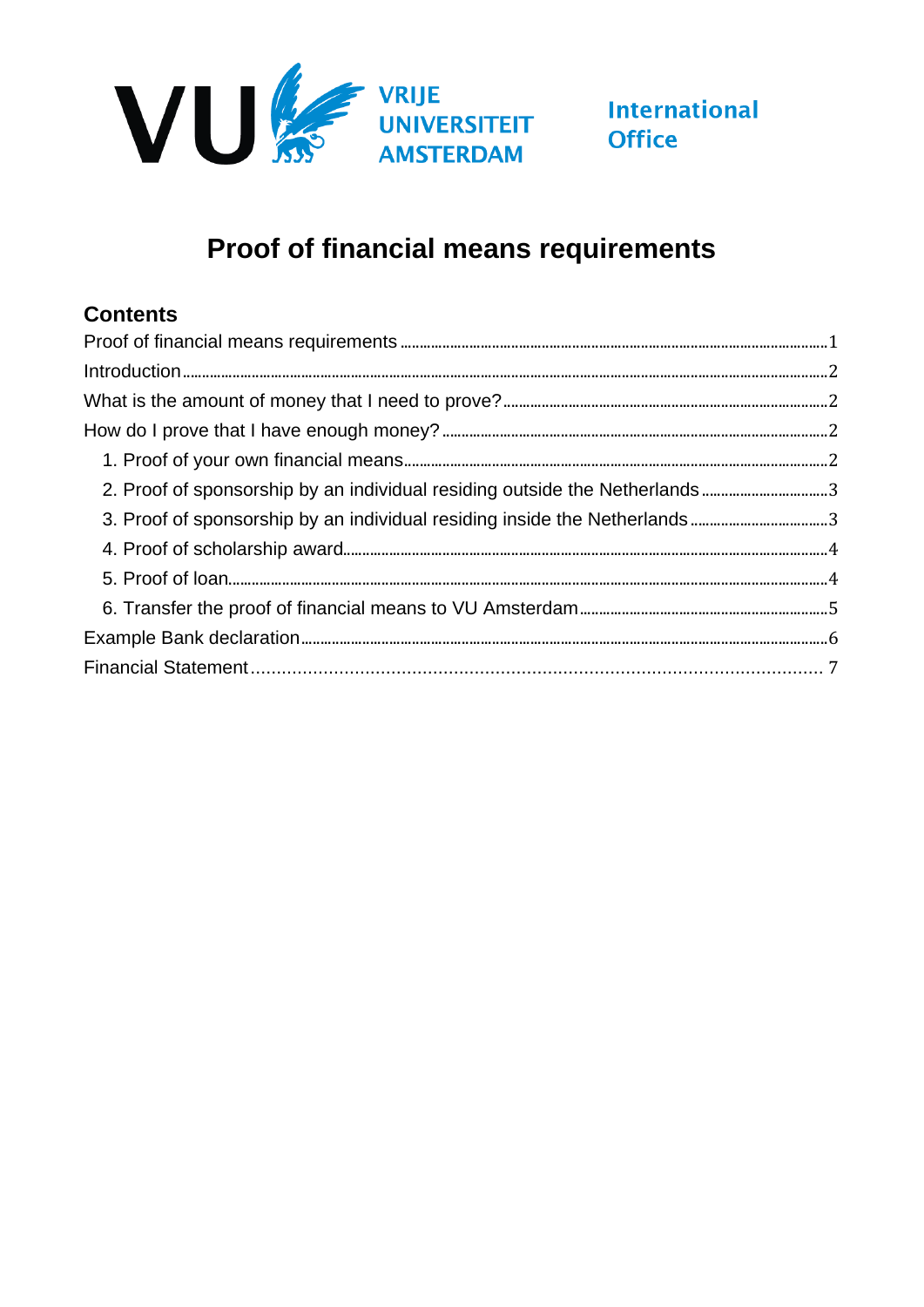

### **Introduction**

<span id="page-1-0"></span>In order to obtain an entry visa (MVV) and/or residence permit (VVR), students need to demonstrate that they have sufficient funds to cover their costs of living and tuition fees while in the Netherlands. You are required to prove that you have access to **at least €1000 per month** to cover your living expenses for the entire duration of your enrolment. In addition to this, you also need to show proof that you are able to pay for your **tuition fees**. As an Exchange student you are only required to provide proof for your living expenses, but as a Bachelor's, Master's and Pre-Master's student you also need to prove that you can pay for your tuition fees.

### **What is the amount of money that I need to prove?**

<span id="page-1-1"></span>The amount of money that you need to have access to depends on the type of your enrolment. If you come as an Exchange student for the first semester (September - January) you need to prove that you have at least €1000 x 5 months =  $€5.000$ . If you come as Exchange student for the second semester (February - August) you need to prove that you have at least  $\epsilon$ 1000 x 7 months = €7.000. If you are a Bachelor's or Master's student you will need to prove that you have at least €1000 x 12 months = €12.000 for one academic year (September – August). In addition to this, you also need to show proof that you are able to pay for your tuition fees. Please check the overview below for the exact amounts that you need to have access to for the proof of financial means.

| <b>Type of student</b>                                                      | Minimum amount required for proof of<br>financial means |
|-----------------------------------------------------------------------------|---------------------------------------------------------|
| Exchange student first semester (1 September<br>$-31$ January)              | €5,000                                                  |
| Exchange student second semester (1 February €7.000<br>$-31$ August)        |                                                         |
| Exchange student one academic year $(1 \in 12.000$<br>September - 31 August |                                                         |
| Bachelor's student                                                          | €12.000 + tuition fees for one year                     |
| Master's student                                                            | €12.000 + tuition fees for one year                     |
| Pre-Master's student                                                        | €12.000 + tuition fees for one year                     |

## **How do I prove that I have enough money?**

<span id="page-1-2"></span>There are 6 acceptable forms of proof of financial means and you can also combine all or several options. **It is very important though that the documents of the option(s) you choose meet all the requirements**, because otherwise we have to reject them. Below you will find detailed requirements. **Please read them carefully before you upload anything in VisaCare.** 

### <span id="page-1-3"></span>**1. Proof of your own financial means**

If you choose this option, you need to provide a bank declaration. As stated above you need to show that you have at least €1000 x months (depending on your academic admission, see explanation above) and tuition fees, if applicable. The following requirements **must** be adhered to:

 $\Box$  The bank declaration is on official paper with the logo of the bank

- □ The bank declaration is in English OR translated into English by an official certified translator
- $\Box$  The bank declaration is signed and stamped by a bank representative
- $\nabla$  The bank declaration is recent, i.e. it has been issued within the last two months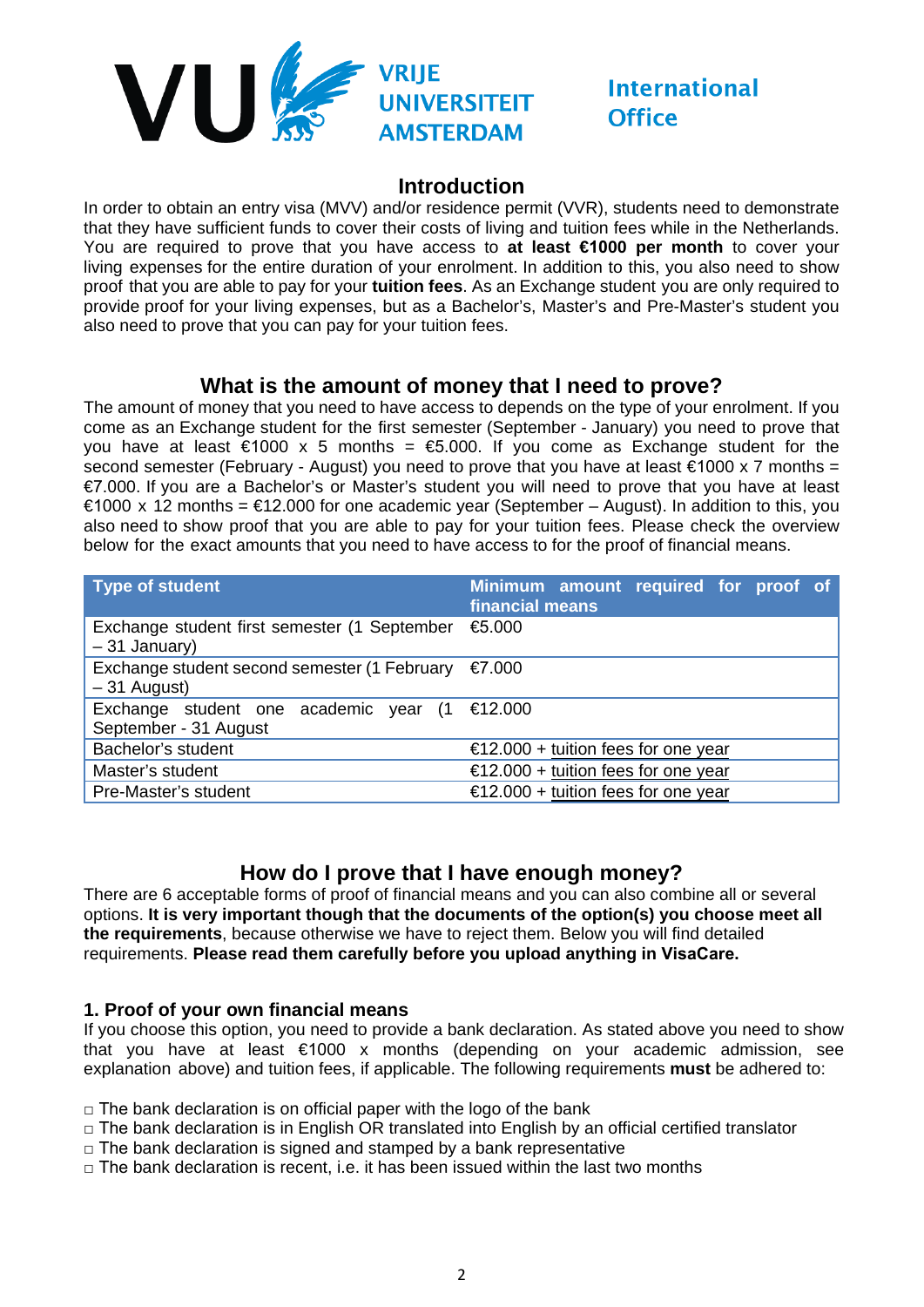

□ The bank declaration shows that the account is a current, regular savings, or checking account **OR** the bank declaration mentions that there is no restriction on withdrawal. N.B. investment accounts or (fixed/time) deposits are not acceptable!

 $\Box$  The bank declaration is in your own name (if it is a joint account or the account has multiple account holders, then we also need the documents listed under option 2 sponsorship by an individual residing outside the Netherlands)

 $\Box$  The account number is stated clearly and in its entirety

□ The bank declaration contains specific contact details of the bank representative: address, email and phone number (or a business card with contact details)

- $\Box$  The currency must be stated
- $\Box$  The account balance must be clear and must meet the minimum requirement

Please make sure that the bank declaration you have checks all requirements above. **We will reject the bank declaration if not all requirements are met!** Often banks are unwilling to issue a statement that includes everything we need, but it is most certainly possible for them to give you the statement that includes all the above. **Please be persistent with your bank and do not accept a bank declaration that does not meet all of the requirements!**

#### **Common problems with proof of financial means:**

- Insufficient funds. Please make sure that the balance in your account meets the requirements mentioned above under ''What is the amount of money that I need to prove?''.
- Contact details are missing. We really need detailed contact information of your bank so we can verify the information.
- Account number. We can only accept account numbers in their entirety. Please do not block your account number or make sure that the entire account number of the account is shown, even when this is not common in your home country.
- The bank declaration is not signed and stamped. We can only accept a signature and a stamp, so even when your bank is unwilling to do it **please know that they absolutely CAN do it. So be persistent and make sure you get the signature and stamp.**
- The bank declaration does not mention that there is no restriction on withdrawal while the account is not specified as a current, regular savings, or checking account. We absolutely need this sentence!

### <span id="page-2-0"></span>**2. Proof of sponsorship by an individual residing outside the Netherlands**

If you are sponsored by someone outside the Netherlands, you need to provide:

- Copy passport sponsor(s).
- Bank declaration (see requirements under 1).
- Financial Statement (for each bank account holder one when it concerns a shared/joint account). Please note that the dates in this financial statement must correspond with the dates of your formal enrolment (see dates for academic semesters/year). **Even if you leave before the end date of the semester or academic year, the dates on the Sponsor Statement have to match the dates of the academic semester(s) or year!**

#### <span id="page-2-1"></span>**3. Proof of sponsorship by an individual residing inside the Netherlands**

When you have a sponsor who already resides in the Netherlands, other documents apply than under option 2. It depends on their employment situation which documents you must submit. Please consult this [website of the IND](https://ind.nl/Paginas/normbedragen-inkomenseis.aspx) to check whether your sponsor meets the financial requirement. **A)** In case your sponsor is in paid employment, you need to provide the following documents: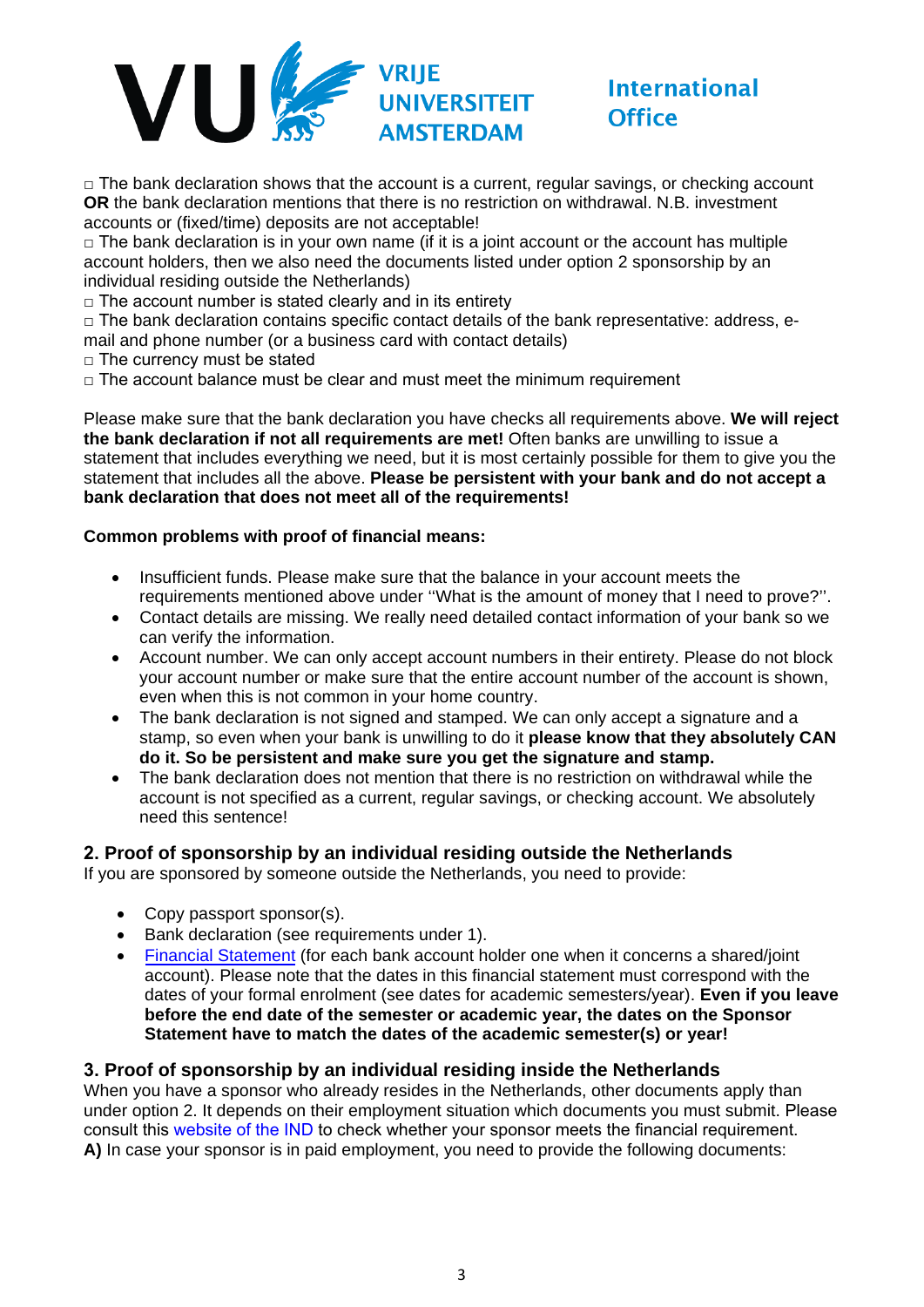

- Financial Statement
- Recent copy of the original extract from the municipality (BRP) of your sponsor (issued no longer than 3 months ago)
- Recent copy of the employers' certificate of your sponsor (*werkgeversverklaring*) (issued no longer than 3 months ago)
- Copy of the employment contract of your sponsor (*arbeidscontract*)
- Proof of income; i.e. 3 most recent pay slips
- Copy of the passport or identity card of your sponsor

**B)** In case your sponsor has their own company/is self-employed, you need to provide the following documents:

- Financial Statement
- Copy of the original extract from the municipality (BRP) of your sponsor (issued no longer than 3 months ago)
- Copy of an extract of the Commercial Register of the Chamber of Commerce (issued no longer than 3 months ago)
- An original declaration on income of self-employed person. This form is to be downloaded from the website of the IND: [https://ind.nl/en/Forms/7612.pdf.](https://ind.nl/en/Forms/7612.pdf)
- A copy of the (provisional income tax assessment) IB/IB60 of the preceding calendar year

### <span id="page-3-0"></span>**4. Proof of scholarship award**

If you have been awarded a scholarship, you need to provide a scholarship award letter. Please make sure that the scholarship award letter contains the following information:

 $\Box$  The scholarship award letter is in English OR translated into English by an official certified translator

 $\Box$  The scholarship award letter is on official paper with the logo of the awarding institution

 $\Box$  The scholarship award letter is signed and stamped by the awarding institution

 $\Box$  The scholarship award letter contains the contact details of the awarding institution (name, address, e-mail and telephone number)

 $\Box$  The scholarship award letter contains your name and date of birth

 $\Box$  The scholarship award letter contains the start and end dates of the scholarship (in dd-mm-yyyy format)

 $\Box$  The scholarship award letter states the exact amount of the loan

 $\Box$  The dates meet the dates of the academic vear

Please make sure that the letter or form is signed and stamped by the organization and that the dates correspond with the enrolment dates at VU Amsterdam. These dates will be the start and end dates of your residence permit. Dates for the academic year 2022-2023:

- **1 September 2022** to **31 January 2023** first semester
- **1 February 2023** to **31 August 2023** second semester
- **1 September 2022** to **31 August 2023** entire academic year

### <span id="page-3-1"></span>**5. Proof of loan**

Should you use a loan to prove that you have sufficient funds, then please provide us with a loan award letter containing the following information:

 $\Box$  The loan letter is in English OR translated into English by an official certified translator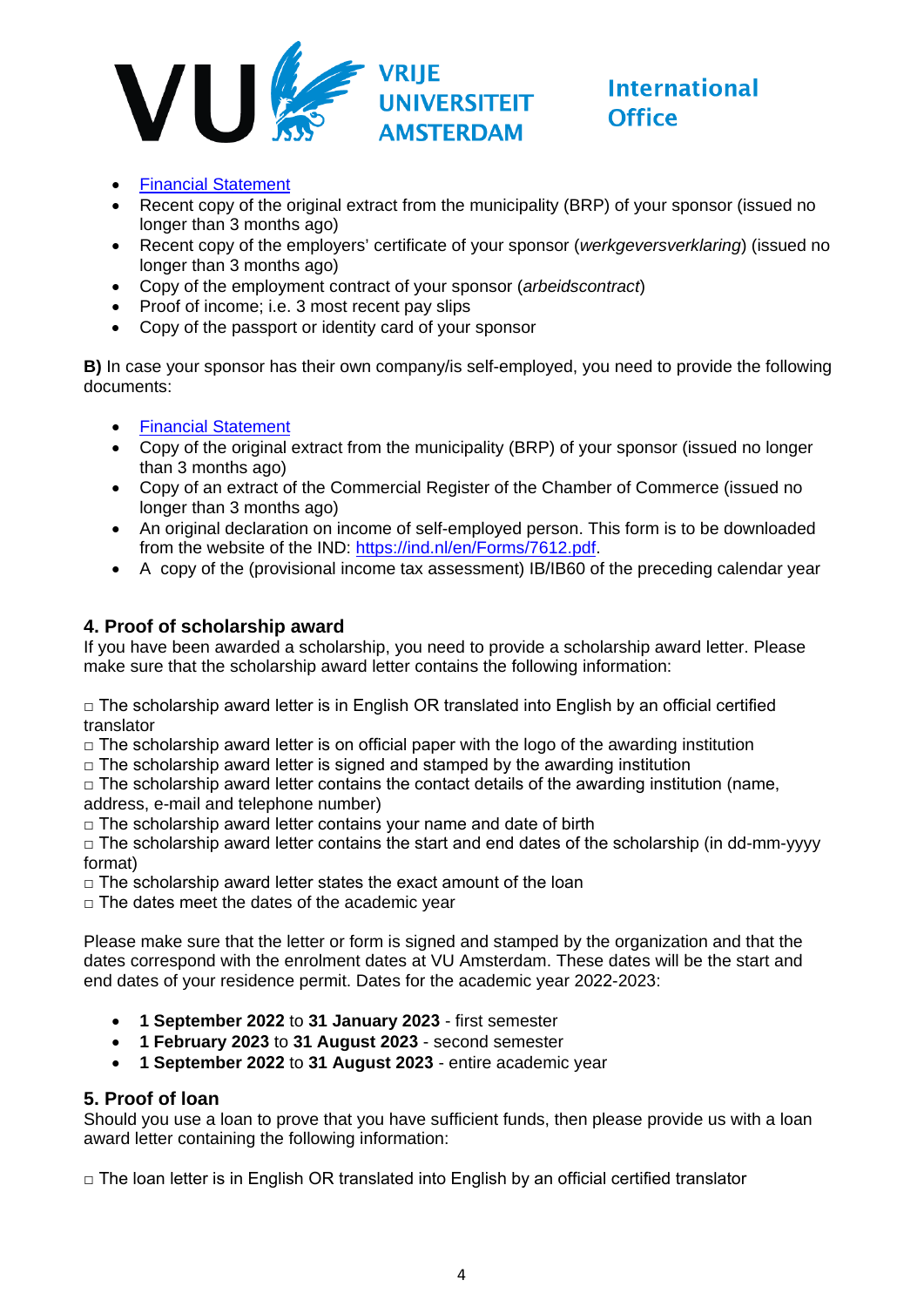

 $\Box$  The loan letter is on official paper with the logo of the awarding institution

 $\Box$  The loan letter is signed and stamped by the awarding institution

 $\Box$  The loan letter contains the contact details of the awarding institution (name, address, e-mail and telephone number)

- $\Box$  The loan letter contains your name and date of birth
- $\Box$  The loan letter contains the start and end dates of the loan (in dd-mm-yyyy format)
- $\Box$  The loan letter states the exact amount of the loan
- $\Box$  The loan letter mentions whether the student has to pay interest during their studies
- $\Box$  The dates meet the dates of the academic vear

N.B. if you are a US loans application, you will receive the loan award letter from VU Amsterdam's Financial Aid Office [\(usloanprogram.dsz@vu.nl\)](mailto:usloanprogram.dsz@vu.nl).

#### <span id="page-4-0"></span>**6. Transfer the proof of financial means to VU Amsterdam**

**This option is obligatory to students from China.** Other students can use this options when it is difficult to obtain a bank declaration that meets the strict requirements set by the Dutch Immigration Service (IND). Please transfer the funds to cover the living expenses and tuition fees for the duration of your stay (up to a maximum of 12 months) to VU Amsterdam. As stated above you need to show that you have at least €1000 x months (depending on your academic admission, see explanation above).Transferring the proof of financial means to us helps to ensure that your visa application will be processed quickly and efficiently. VU Amsterdam will transfer the money to your Dutch bank account as soon as you have arrived in Amsterdam and opened a Dutch bank account. **Please note though that it can take a few weeks before the refund is actually processed!** So think carefully before you choose this option**.**

| <b>Account name:</b> | <b>Vrije Universiteit Amsterdam</b>                                                                         |  |
|----------------------|-------------------------------------------------------------------------------------------------------------|--|
| Name of bank:        | Deutsche Bank                                                                                               |  |
| <b>Address of</b>    | De Entree 99-197, 1101 HE Amsterdam, The Netherlands                                                        |  |
| bank:                |                                                                                                             |  |
| <b>IBAN:</b>         | NL49DEUT0488004470                                                                                          |  |
| BIC:                 | DEUTNL2N                                                                                                    |  |
|                      | $\overline{\phantom{a}}$<br>$\cdot$ $\sim$ $\cdot$ $\sim$ $\sim$ $\sim$ $\cdot$ $\cdot$ $\sim$ $\cdot$<br>. |  |

Please state your name and S+student number (e.g. s1234567). When paid from abroad, all banking costs are to be paid by the applicant. Be aware that banks generally charge an additional fee for international transfers. As you will need to cover the costs of these charges, please check with your bank about these costs before transferring money to Vrije Universiteit Amsterdam. It is important that we receive the correct amount **after** any charges have been deducted by your bank.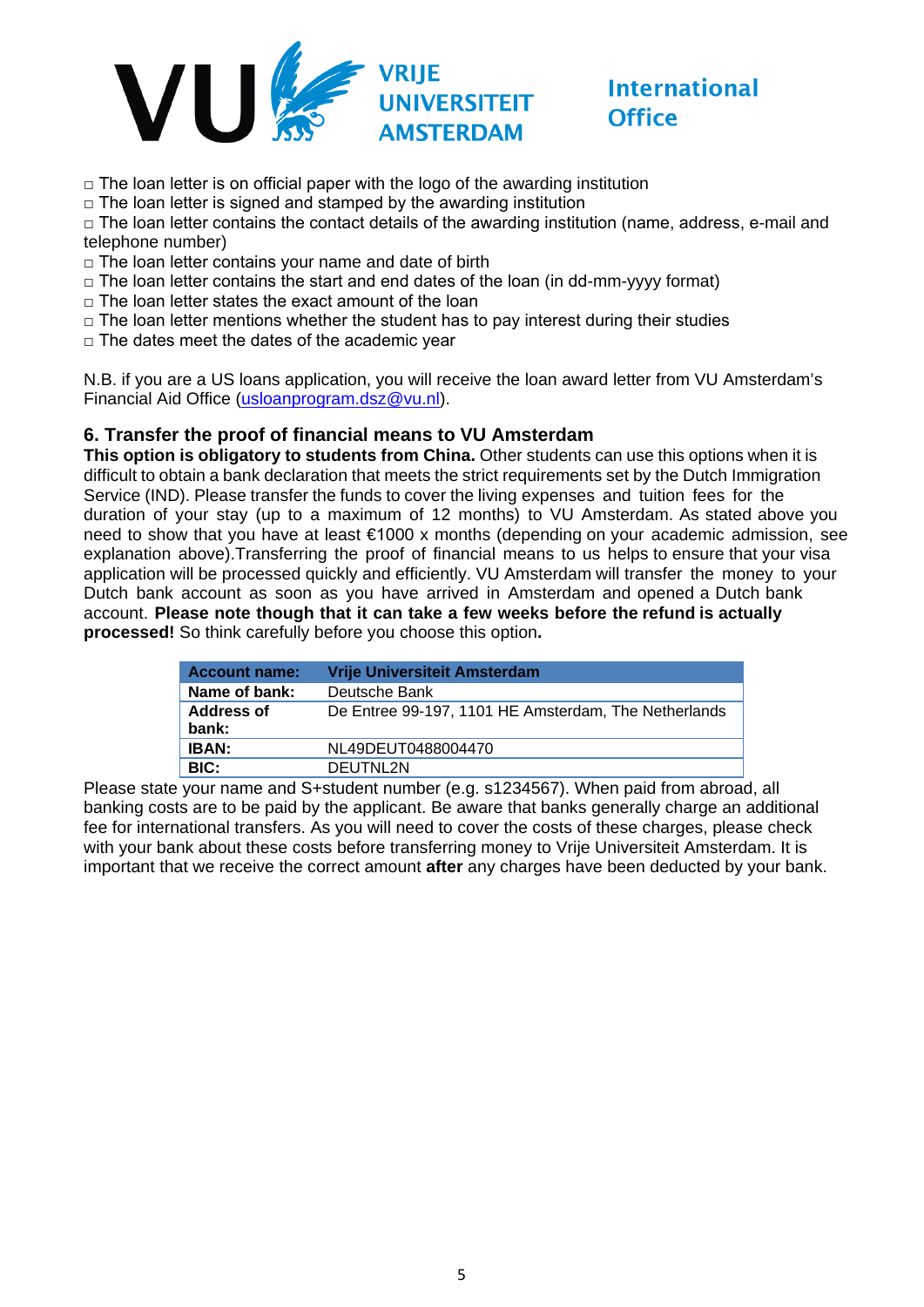

## **Example Bank declaration**

<span id="page-5-0"></span>*Please note that this is an example of all the information that should be included in the bank declaration. Do not fill out this form yourself!*

*On official paper with LOGO of the bank*

Name bank: Address bank: Telephone number bank: E-mail address:

Date: *no more than 2 months old at the moment of application*

This is to certify that *name of account holder* is a customer of this bank. *Name account holder* has maintained the following account(s)

Type of account: Account number:

Available balance at this date:

*Please clearly state whether the amount is in Euro or local currency, the minimum amount should meet the requirements.*

#### **There is no restriction on withdrawal from this bank account.**

Yours sincerely,

**Signature** Name Position of the undersigned

### **Stamp bank:**